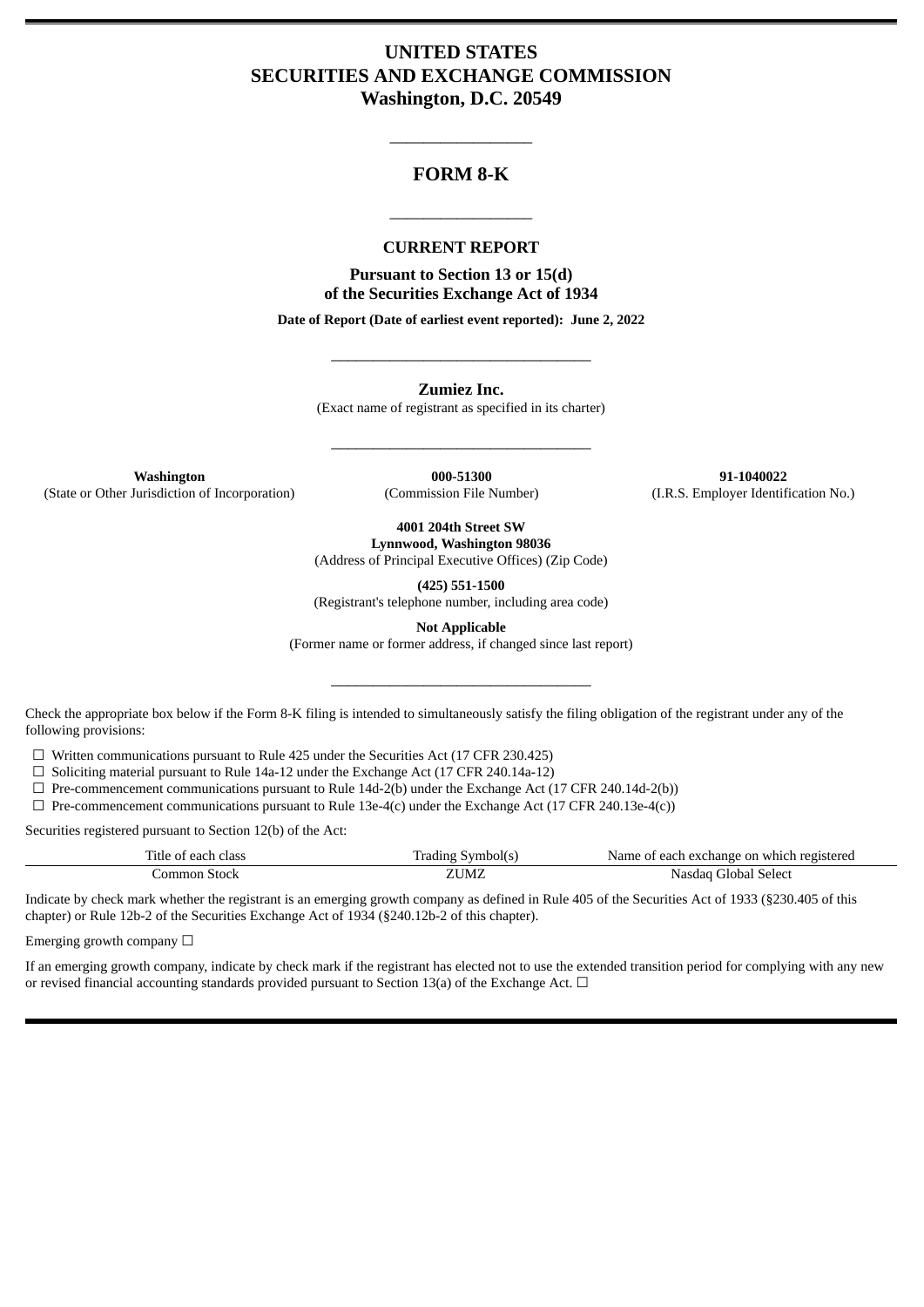#### **Item 2.02. Results of Operations and Financial Condition.**

On June 2, 2022, Zumiez Inc. issued a press release (the "Press Release") reporting its financial results for the first quarter ended April 30, 2022, a copy of which is attached hereto as Exhibit 99.1 and the contents of which are incorporated herein by this reference.

In accordance with General Instruction B.2. of Form 8-K, the information contained in this report and the Press Release shall not be deemed "Filed" for purposes of Section 18 of the Securities Exchange Act of 1934, as amended, or otherwise subject to the liabilities of that section, nor shall it be deemed incorporated by reference in any filing under the Securities Act of 1933, as amended, except as shall be expressly set forth by specific reference in such a filing.

#### **Item 9.01. Financial Statements and Exhibits.**

#### [99.1](#page-3-0) Press [Release](#page-3-0) dated June 2, 2022

104 Cover Page Interactive Data File (embedded within the Inline XBRL document)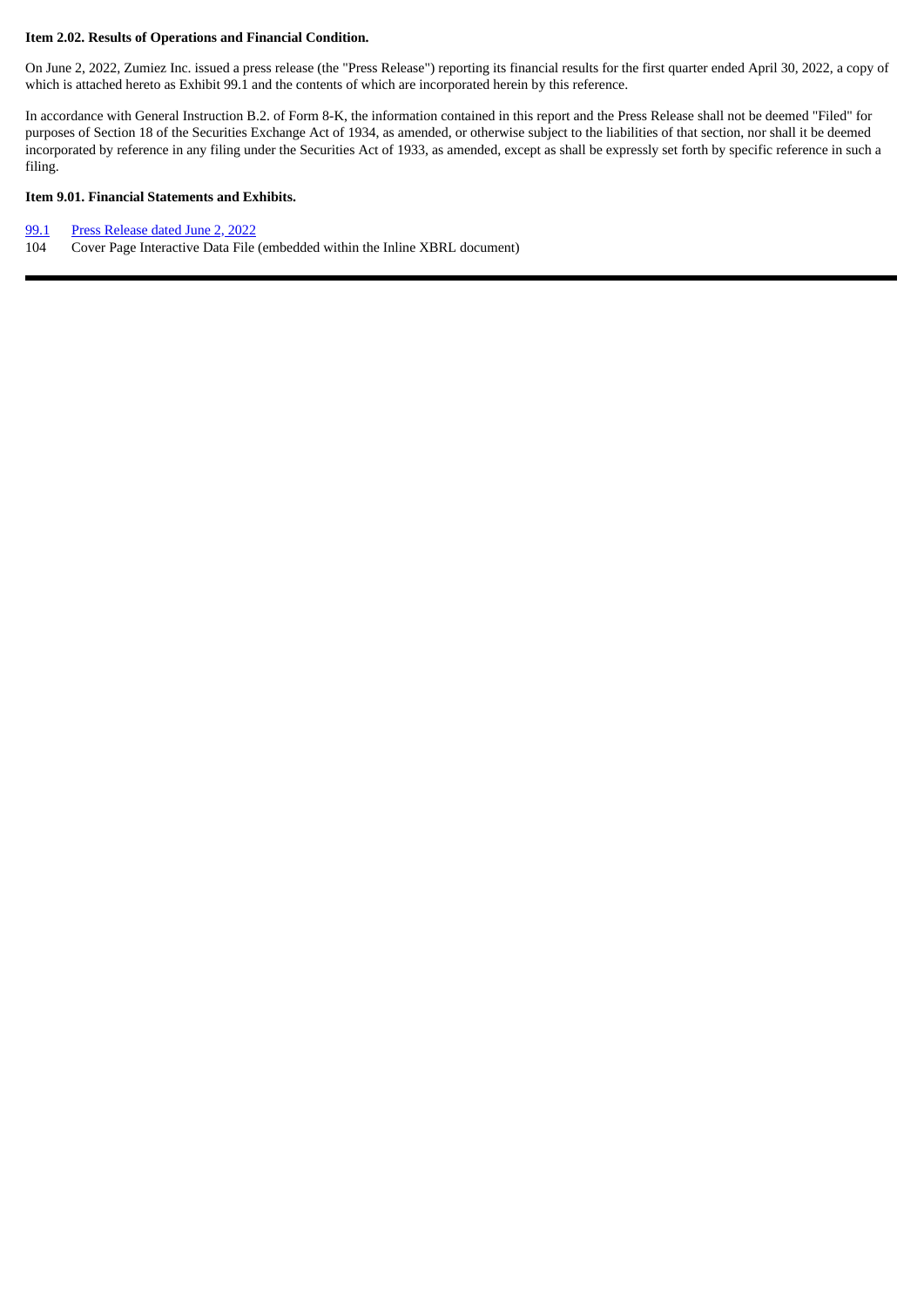#### **SIGNATURE**

Pursuant to the requirements of the Securities Exchange Act of 1934, the registrant has duly caused this report to be signed on its behalf by the undersigned hereunto duly authorized.

#### **Zumiez Inc.**

Date: June 2, 2022 By: /s/ Richard M. Brooks Richard M. Brooks Chief Executive Officer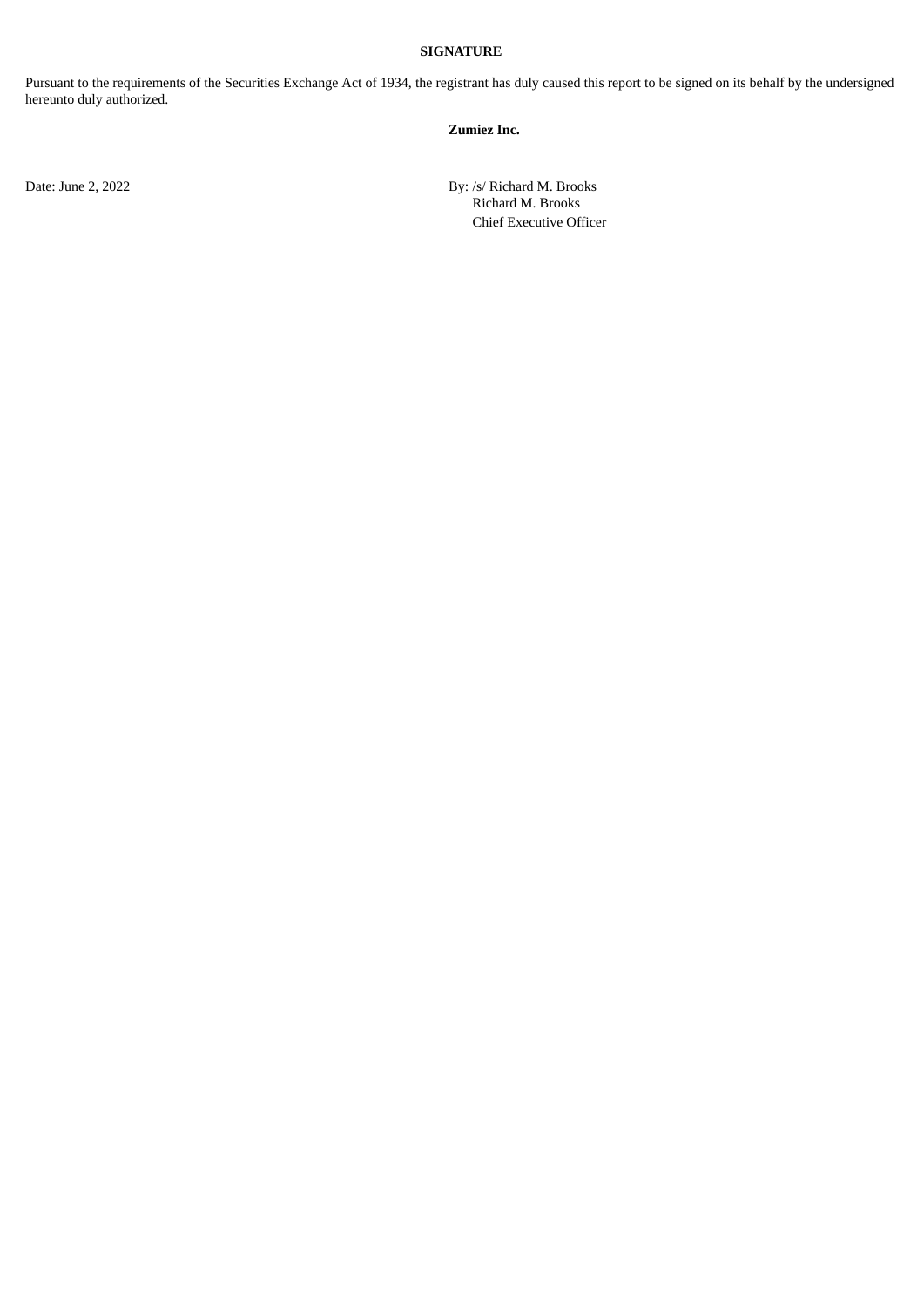# **Zumiez Inc. Announces Fiscal 2022 First Quarter Results**

<span id="page-3-0"></span>LYNNWOOD, Wash., June 02, 2022 (GLOBE NEWSWIRE) -- Zumiez Inc. (NASDAQ: ZUMZ) a leading specialty retailer of apparel, footwear, equipment and accessories for young men and women, today reported results for the first quarter ended April 30, 2022.

Net sales for the first quarter ended April 30, 2022 (13 weeks) decreased 20.9% to \$220.7 million from \$279.1 million in the first quarter ended May 1, 2021 (13 weeks). Compared to the pre-pandemic first quarter ended May 4, 2019 (13 weeks), first quarter 2022 net sales increased 3.6%. Net loss for the first quarter of fiscal 2022 was \$(0.4) million, or \$(0.02) per diluted share, compared to net income of \$26.4 million, or \$1.03 per diluted share, in the first quarter of the prior fiscal year. Net income for the first quarter of 2019 was \$0.8 million, or \$0.03 per diluted share.

At April 30, 2022, the Company had cash and current marketable securities of \$173.0 million compared to cash and current marketable securities of \$400.4 million at May 1, 2021. The decrease was driven by share repurchases and capital expenditures partially offset by cash generated through operations. The Company repurchased 1.9 million shares in the first quarter of 2022 at an average cost of \$43.51 per share and a total cost of \$83.3 million which fully completed the existing authorized program. The Company currently has no open repurchase authorizations.

Rick Brooks, Chief Executive Officer of Zumiez Inc., stated, "Our first quarter top line performance came in on the high side of our expectations for the quarter as we experienced another period of full price selling across each of our geographic regions. As forecasted, the first quarter was meaningfully impacted by the anniversary of record U.S. stimulus in early 2021 as well as the impacts of inflation and overall competition for the discretionary dollar. On the expense side we experienced some headwinds in the first quarter of this year around labor, shipping and logistics costs as well as a shift in timing of certain marketing and training investments that resulted in us missing our EPS guidance. As we look to the balance of the year, we are cognizant that the current macroeconomic environment is likely to deteriorate further and near-term year-over-year comparisons remain challenging. However, we have a strong balance sheet and remain confident in our consumer centric growth strategy and flexible operating model that has proven resilient to a variety of challenges over time. Despite the economic back drop, we believe the Company remains well positioned to capture share in each of our global markets while we continue advancing our strategic initiatives and generating value for our shareholders."

## May 2022 Sales

Net sales for the four-week period ended May 28, 2022 decreased 20.9% compared to the four-week period ended May 29, 2021 and increased 3.3% compared to the four-week period ended June 1, 2019.

## Fiscal 2022 Second Quarter Outlook

The Company is introducing guidance for the three months ending July 30, 2022. Net sales are projected to be in the range of \$232 to \$239 million. Consolidated operating margins are expected to between 5.0% and 6.5% resulting in earnings per diluted share of approximately \$0.45 to \$0.55. The Company currently intends to open approximately 34 new stores in fiscal 2022, including up to 15 stores in North America, 14 stores in Europe and 5 stores in Australia.

## Conference call Information

A conference call will be held today to discuss first quarter fiscal 2022 results and will be webcast at 5:00 p.m. ET on http://ir.zumiez.com. Participants may also dial (844) 309-0606 (domestic) or (574) 990-9934 (international) followed by the conference identification code of 9374922.

## **About Zumiez Inc.**

Zumiez is a leading specialty retailer of apparel, footwear, accessories and hardgoods for young men and women who want to express their individuality through the fashion, music, art and culture of action sports, streetwear, and other unique lifestyles. As of May 28, 2022, we operated 741 stores, including 601 in the United States, 52 in Canada, 69 in Europe and 19 in Australia. We operate under the names Zumiez, Blue Tomato and Fast Times. Additionally, we operate ecommerce web sites at zumiez.com, zumiez.ca, blue-tomato.com and fasttimes.com.au.

## **Safe Harbor Statement**

Certain statements in this press release and oral statements relating thereto made from time to time by representatives of the Company may constitute forward-looking statements for purposes of the safe harbor provisions under the Private Securities Litigation Reform Act of 1995. These statements include, without limitation, predictions and guidance relating to the Company's future financial performance, brand and product category diversity, ability to adjust product mix, integration of acquired businesses, growing customer demand for our products and new store openings. In some cases, you can identify forward-looking statements by terminology such as, "may," "should," "expects," "plans," "anticipates," "believes," "estimates," "predicts," "potential," "continue," or the negative of these terms or other comparable terminology. These forward-looking statements are based on management's current expectations but they involve a number of risks and uncertainties. Actual results and the timing of events could differ materially from those anticipated in the forward-looking statements as a result of risks and uncertainties, which include, without limitation, those described in the Company's annual report on Form 10-K for the fiscal year ended January 29, 2022 as filed with the Securities and Exchange Commission and available at www.sec.gov. You are urged to consider these factors carefully in evaluating the forward-looking statements herein and are cautioned not to place undue reliance on such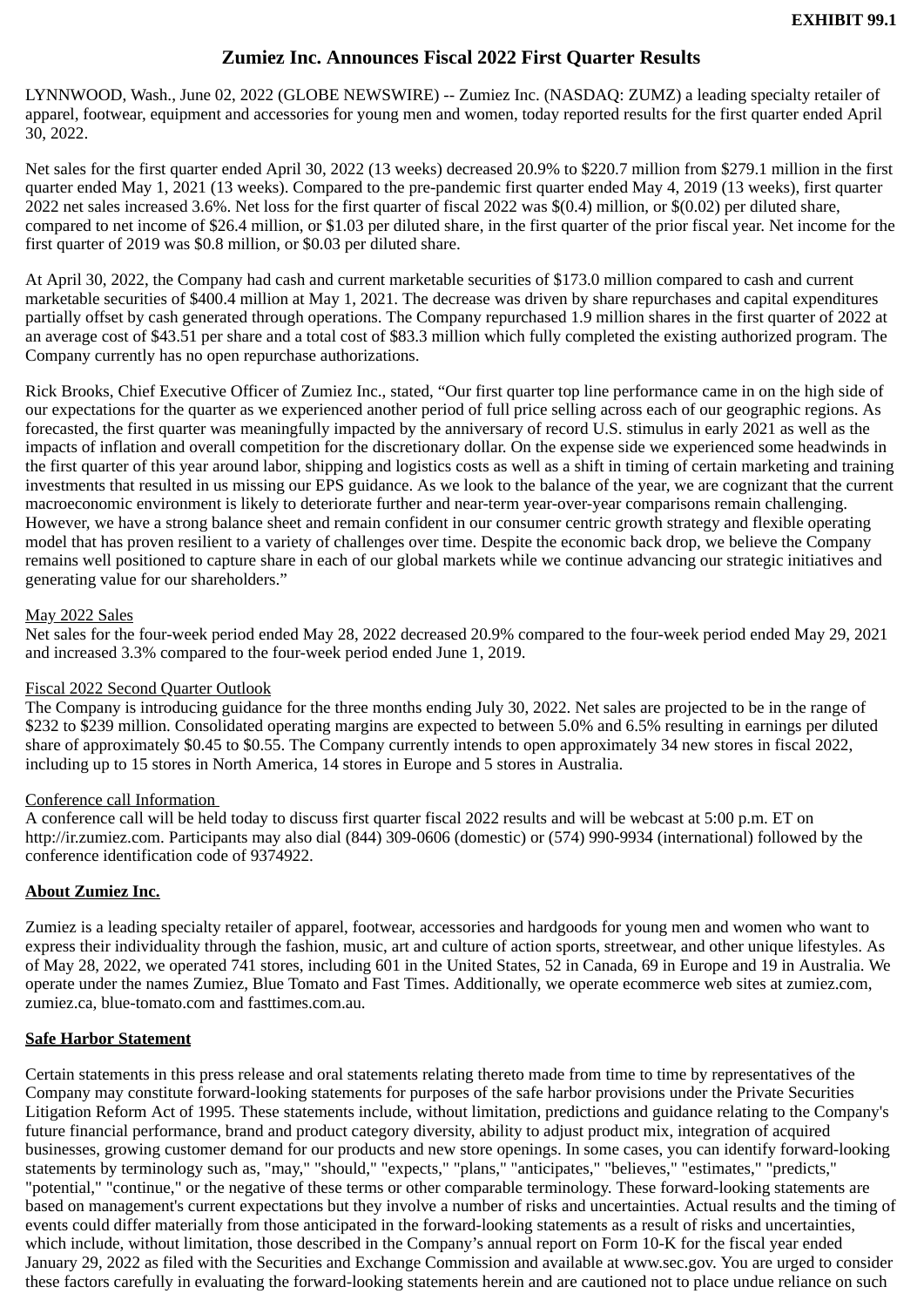forward-looking statements, which are qualified in their entirety by this cautionary statement. The forward-looking statements speak only as of the date on which they are made and the Company undertakes no obligation to publicly update such forwardlooking statements to reflect subsequent events or circumstances.

# **Company Contact:**

Darin White Vice president of Finance & Investor Relations Zumiez Inc. (425) 551-1500, ext. 1337

#### **Investor Contact:**

ICR Brendon Frey (203) 682-8200

#### **ZUMIEZ INC. CONDENSED CONSOLIDATED STATEMENTS OF OPERATIONS (In thousands, except per share amounts) (Unaudited)**

|                                                         | <b>Three Months Ended</b> |                       |              |    |             |            |
|---------------------------------------------------------|---------------------------|-----------------------|--------------|----|-------------|------------|
|                                                         |                           | <b>April 30, 2022</b> | % of Sales   |    | May 1, 2021 | % of Sales |
| Net sales                                               | \$                        | 220,686               | 100.0%       | \$ | 279,069     | 100.0%     |
| Cost of goods sold                                      |                           | 148,312               | 67.2%        |    | 175,900     | 63.0%      |
| <b>Gross profit</b>                                     |                           | 72,374                | 32.8%        |    | 103,169     | 37.0%      |
| Selling, general and administrative expenses            |                           | 71,877                | 32.6%        |    | 68,889      | 24.7%      |
| <b>Operating profit</b>                                 |                           | 497                   | 0.2%         |    | 34,280      | 12.3%      |
| Interest income, net                                    |                           | 492                   | 0.2%         |    | 975         | $0.3\%$    |
| Other income, net                                       |                           | 172                   | 0.1%         |    | 254         | $0.1\%$    |
| <b>Earnings before income taxes</b>                     |                           | 1,161                 | 0.5%         |    | 35,509      | 12.7%      |
| Provision for income taxes                              |                           | 1,558                 | 0.7%         |    | 9,124       | 3.2%       |
| Net (loss) income                                       | \$                        | (397)                 | $(0.2\%)$ \$ |    | 26,385      | 9.5%       |
| Basic (loss) earnings per share                         |                           | (0.02)                |              |    | 1.05        |            |
| Diluted (loss) earnings per share                       |                           | (0.02)                |              |    | 1.03        |            |
| Weighted average shares used in computation of earnings |                           |                       |              |    |             |            |
| per share:                                              |                           |                       |              |    |             |            |
| Basic                                                   |                           | 19,533                |              |    | 25,167      |            |
| Diluted                                                 |                           | 19,533                |              |    | 25,676      |            |

## **ZUMIEZ INC. CONDENSED CONSOLIDATED BALANCE SHEETS (In thousands)**

|                                           | <b>April 30, 2022</b> |             | <b>January 29, 2022</b> |         |    | May 1, 2021 |  |
|-------------------------------------------|-----------------------|-------------|-------------------------|---------|----|-------------|--|
|                                           |                       | (Unaudited) |                         |         |    | (Unaudited) |  |
| <b>Assets</b>                             |                       |             |                         |         |    |             |  |
| <b>Current assets</b>                     |                       |             |                         |         |    |             |  |
| Cash and cash equivalents                 | \$                    | 62,501      | \$                      | 117,223 | -S | 81,503      |  |
| Marketable securities                     |                       | 110,452     |                         | 177,260 |    | 318,888     |  |
| Receivables                               |                       | 23,609      |                         | 14,427  |    | 20,481      |  |
| Inventories                               |                       | 141,883     |                         | 128,728 |    | 136,498     |  |
| Prepaid expenses and other current assets |                       | 10,348      |                         | 10,011  |    | 9,481       |  |
| <b>Total current assets</b>               |                       | 348,793     |                         | 447,649 |    | 566,851     |  |
| Fixed assets, net                         |                       | 90,313      |                         | 91,451  |    | 96,004      |  |
| Operating lease right-of-use assets       |                       | 240,052     |                         | 230,187 |    | 259,790     |  |
| Goodwill                                  |                       | 55,325      |                         | 57,560  |    | 61,307      |  |
| Intangible assets, net                    |                       | 14,091      |                         | 14,698  |    | 15,996      |  |
| Deferred tax assets, net                  |                       | 7,910       |                         | 8,659   |    | 6,168       |  |
| Other long-term assets                    |                       | 11,630      |                         | 11,808  |    | 11,688      |  |
| <b>Total long-term assets</b>             |                       | 419,321     |                         | 414,363 |    | 450,953     |  |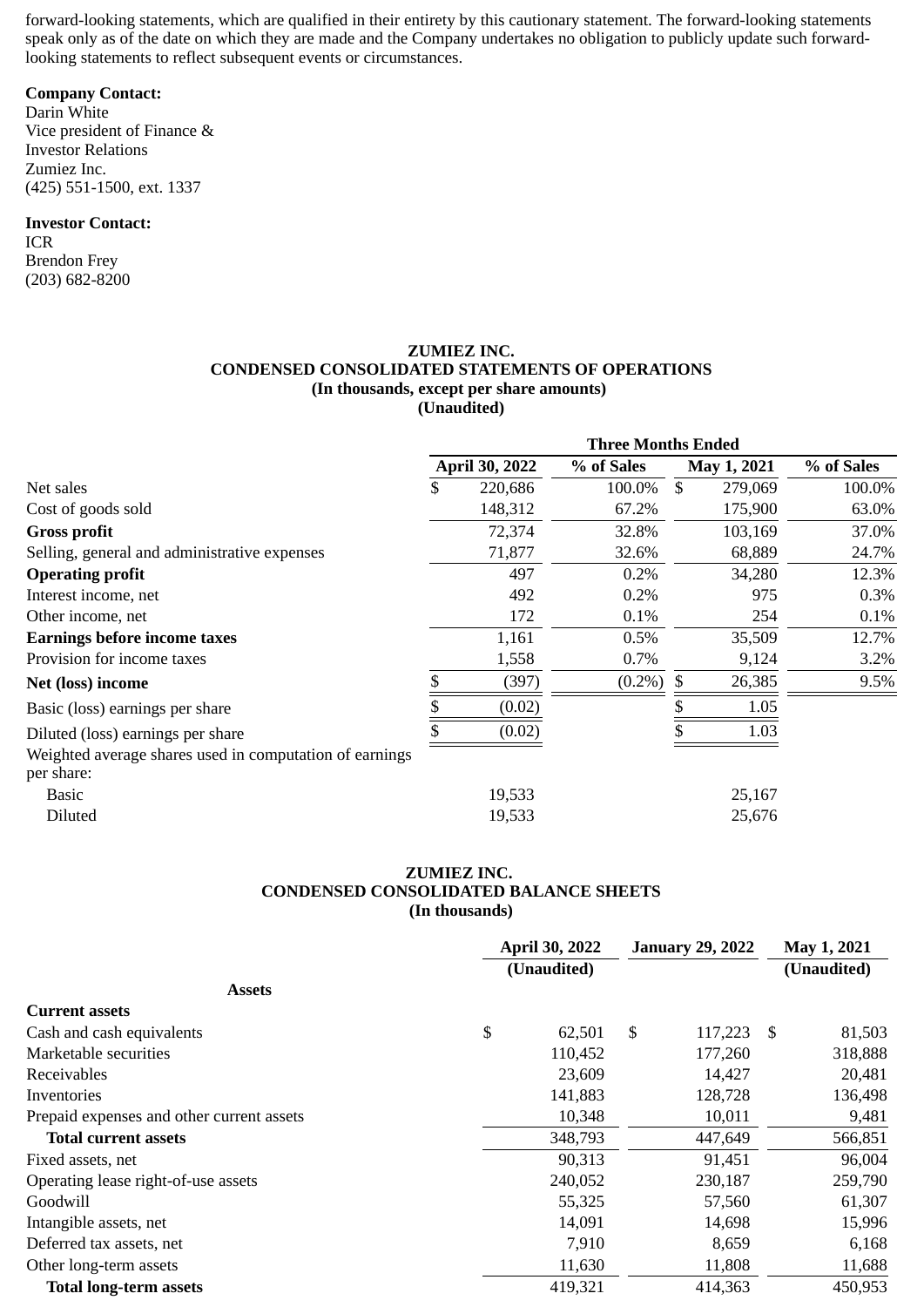| <b>Total assets</b>                                                                                                                                                                             | 768,114      | \$<br>862,012 | $\mathfrak{S}$ | 1,017,804 |
|-------------------------------------------------------------------------------------------------------------------------------------------------------------------------------------------------|--------------|---------------|----------------|-----------|
| <b>Liabilities and Shareholders' Equity</b>                                                                                                                                                     |              |               |                |           |
| <b>Current liabilities</b>                                                                                                                                                                      |              |               |                |           |
| Trade accounts payable                                                                                                                                                                          | \$<br>65,108 | \$<br>55,638  | - \$           | 75,610    |
| Accrued payroll and payroll taxes                                                                                                                                                               | 19,334       | 31,209        |                | 24,784    |
| <b>Operating lease liabilities</b>                                                                                                                                                              | 69,327       | 63,577        |                | 67,433    |
| Other liabilities                                                                                                                                                                               | 24,528       | 34,015        |                | 25,419    |
| <b>Total current liabilities</b>                                                                                                                                                                | 178,297      | 184,439       |                | 193,246   |
| Long-term operating lease liabilities                                                                                                                                                           | 207,953      | 204,309       |                | 238,553   |
| Other long-term liabilities                                                                                                                                                                     | 4,967        | 4,946         |                | 4,224     |
| <b>Total long-term liabilities</b>                                                                                                                                                              | 212,920      | 209,255       |                | 242,777   |
| <b>Total liabilities</b>                                                                                                                                                                        | 391,217      | 393,694       |                | 436,023   |
| <b>Shareholders' equity</b>                                                                                                                                                                     |              |               |                |           |
| Preferred stock, no par value, 20,000 shares authorized; none<br>issued and outstanding                                                                                                         |              |               |                |           |
| Common stock, no par value, 50,000 shares authorized; 19,459<br>shares issued and outstanding at April 30, 2022, 21,215 shares<br>issued and outstanding at January 29, 2022, and 25,780 shares |              |               |                |           |
| issued and outstanding at May 1, 2021                                                                                                                                                           | 182,899      | 180,824       |                | 174,921   |
| Accumulated other comprehensive (loss) income                                                                                                                                                   | (23, 274)    | (13, 463)     |                | 446       |
| Retained earnings                                                                                                                                                                               | 217,272      | 300,957       |                | 406,414   |
| Total shareholders' equity                                                                                                                                                                      | 376,897      | 468,318       |                | 581,781   |
| Total liabilities and shareholders' equity                                                                                                                                                      | 768,114      | \$<br>862,012 | \$             | 1,017,804 |
|                                                                                                                                                                                                 |              |               |                |           |

# **ZUMIEZ INC. CONDENSED CONSOLIDATED STATEMENTS OF CASH FLOWS (In thousands) (Unaudited)**

|                                                                                                       | <b>Three Months Ended</b> |                |    |             |  |
|-------------------------------------------------------------------------------------------------------|---------------------------|----------------|----|-------------|--|
|                                                                                                       |                           | April 30, 2022 |    | May 1, 2021 |  |
| <b>Cash flows from operating activities:</b>                                                          |                           |                |    |             |  |
| Net (loss) income                                                                                     | \$                        | (397)          | \$ | 26,385      |  |
| Adjustments to reconcile net (loss) income to net cash (used in) provided by operating<br>activities: |                           |                |    |             |  |
| Depreciation, amortization and accretion                                                              |                           | 5,416          |    | 5,889       |  |
| Noncash lease expense                                                                                 |                           | 16,495         |    | 15,968      |  |
| Deferred taxes                                                                                        |                           | 1,838          |    | 4,063       |  |
| Stock-based compensation expense                                                                      |                           | 1,700          |    | 1,740       |  |
| Impairment of long-lived assets                                                                       |                           |                |    | 2,079       |  |
| Other                                                                                                 |                           | (72)           |    | (246)       |  |
| Changes in operating assets and liabilities:                                                          |                           |                |    |             |  |
| Receivables                                                                                           |                           | (4,172)        |    | (2,019)     |  |
| Inventories                                                                                           |                           | (14,580)       |    | (1, 813)    |  |
| Prepaid expenses and other assets                                                                     |                           | (280)          |    | (2,098)     |  |
| Trade accounts payable                                                                                |                           | 9,672          |    | 5,796       |  |
| Accrued payroll and payroll taxes                                                                     |                           | (11,696)       |    | (3, 141)    |  |
| Income taxes payable                                                                                  |                           | (4,987)        |    | (3,690)     |  |
| <b>Operating lease liabilities</b>                                                                    |                           | (18, 403)      |    | (18,776)    |  |
| Other liabilities                                                                                     |                           | (5,011)        |    | (3,212)     |  |
| Net cash (used in) provided by operating activities                                                   |                           | (24, 477)      |    | 26,925      |  |
| <b>Cash flows from investing activities:</b>                                                          |                           |                |    |             |  |
| Additions to fixed assets                                                                             |                           | (3,562)        |    | (2,825)     |  |
| Purchases of marketable securities and other investments                                              |                           | (1, 914)       |    | (60, 692)   |  |
| Sales and maturities of marketable securities and other investments                                   |                           | 64,041         |    | 42,249      |  |
| Net cash provided by (used in) investing activities                                                   |                           | 58,565         |    | (21, 268)   |  |
| <b>Cash flows from financing activities:</b>                                                          |                           |                |    |             |  |
| Proceeds from issuance and exercise of stock-based awards                                             |                           | 782            |    | 2,039       |  |